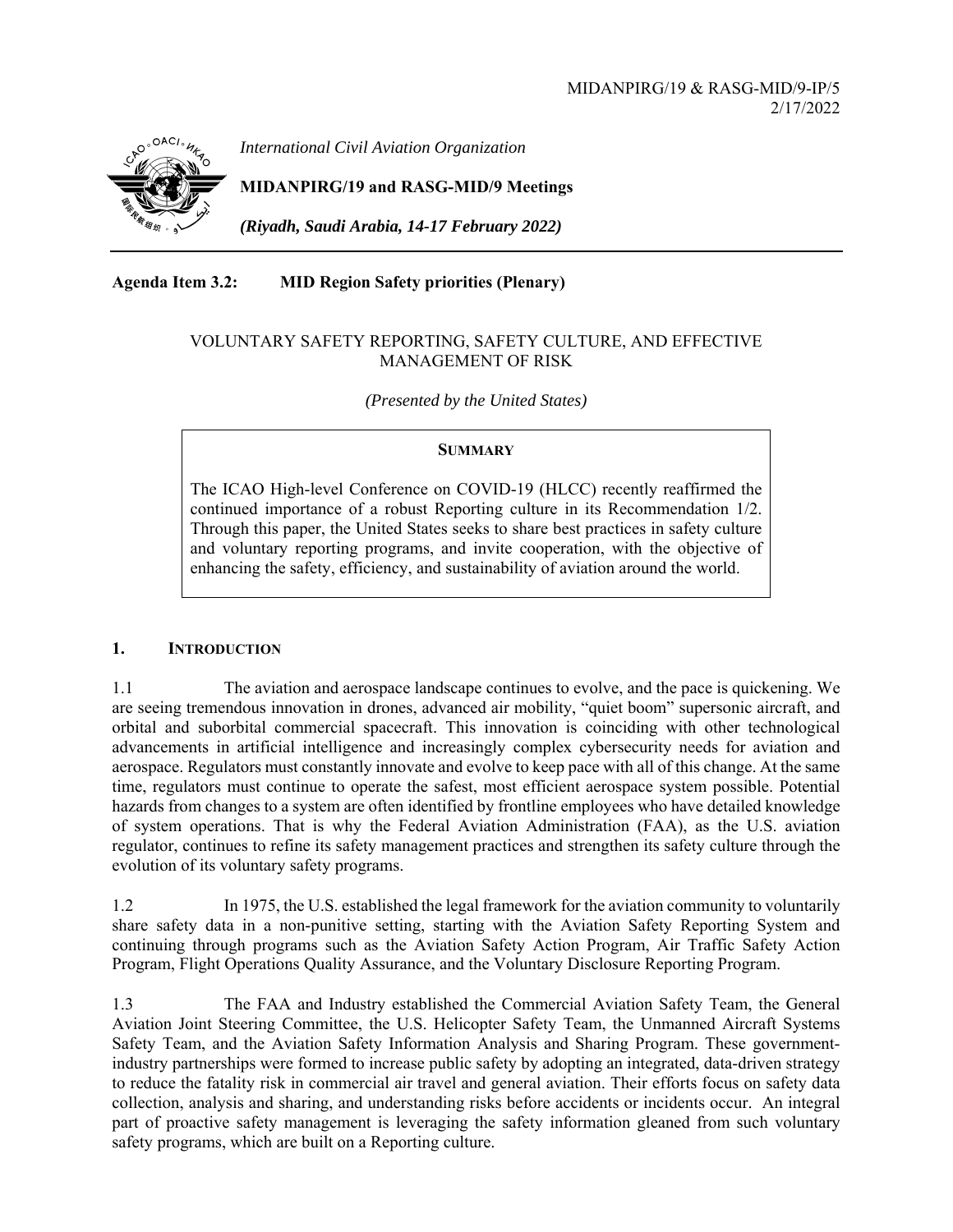1.4 All of these aforementioned vital safety programs were controversial at their inception. Now the programs and approach to aviation regulation and safety are recommended by ICAO as a best practice in the ICAO Safety Management Manual (see Doc 9859 Section 3.2.5 "Safety culture and its influence on safety reporting"). The success of these and other U.S. voluntary safety programs has demonstrated that a collaborative approach, supported by a positive safety culture, provides the highest levels of compliance with regulations, the most effective identification of hazards, and the most efficient management of risks.

1.5 In the large, complex aviation system, the U.S. safety culture has proven to be effective, and national safety performance metrics reflect that success.

1.6 The newest safety culture success story in the area of voluntary reporting is the FAA Aviation Safety (AVS) Voluntary Safety Reporting Program (VSRP), which is discussed in more detail below.

## **2. DISCUSSION**

2.1 From the beginning of aviation to today, accidents attributable to "Machine Causes" have continued to decrease. During the same span of time, the proportion of accidents attributable to "Human Causes" have increased. Understanding human behavior and the underlying causes of human error, including the systemic context that contributed to the error, is essential to continue driving decreases in aviation accidents/incidents/occurrences. Providing non-punitive spaces for regulator and service provider employees to report issues or errors aids this understanding and improves safety. Service providers can leverage the experience of front-line employees to optimize operations to reduce the likelihood and effect of human error. Similarly, regulators gain more insight into front-line operations, which enables oversight resources to focus on elements that will have the greatest effect on safety. This improved focus leads to more effective oversight and better safety outcomes.

2.2 Safety culture is the set of enduring values, behaviors, and attitudes regarding safety, shared by every member at every level of an organization. An organization's culture is influenced from the top through the actions and behaviors of the senior management team, which permeate the workforce. It should be assessed at all levels of the organization. In simple terms, safety culture is how people behave towards safety when no one is watching.

2.3 A positive safety culture is essential to an effective Safety Management System. It creates an openness that encourages people to report safety issues. This in turn will help people at the top of the organization make informed decisions based on what is really going on through having a:

- a) **Reporting culture:** Does the organization encourage reporting?
- b) **Just culture:** How does the organization treat people who make errors?
- c) **Learning culture:** Does the organization treat information as an opportunity to grow its safety culture?
- d) **Flexible culture:** Does the organization act on information to improve safety?

2.4 Reporting culture emerges from personal beliefs about, and attitudes toward, the benefits and advantages of robust reporting systems. A healthy Reporting culture is built on a just culture, which aims to differentiate between intentional and unintentional deviations, and determines the best course of action for both the system as a whole as well as the individuals involved. Employees must know that they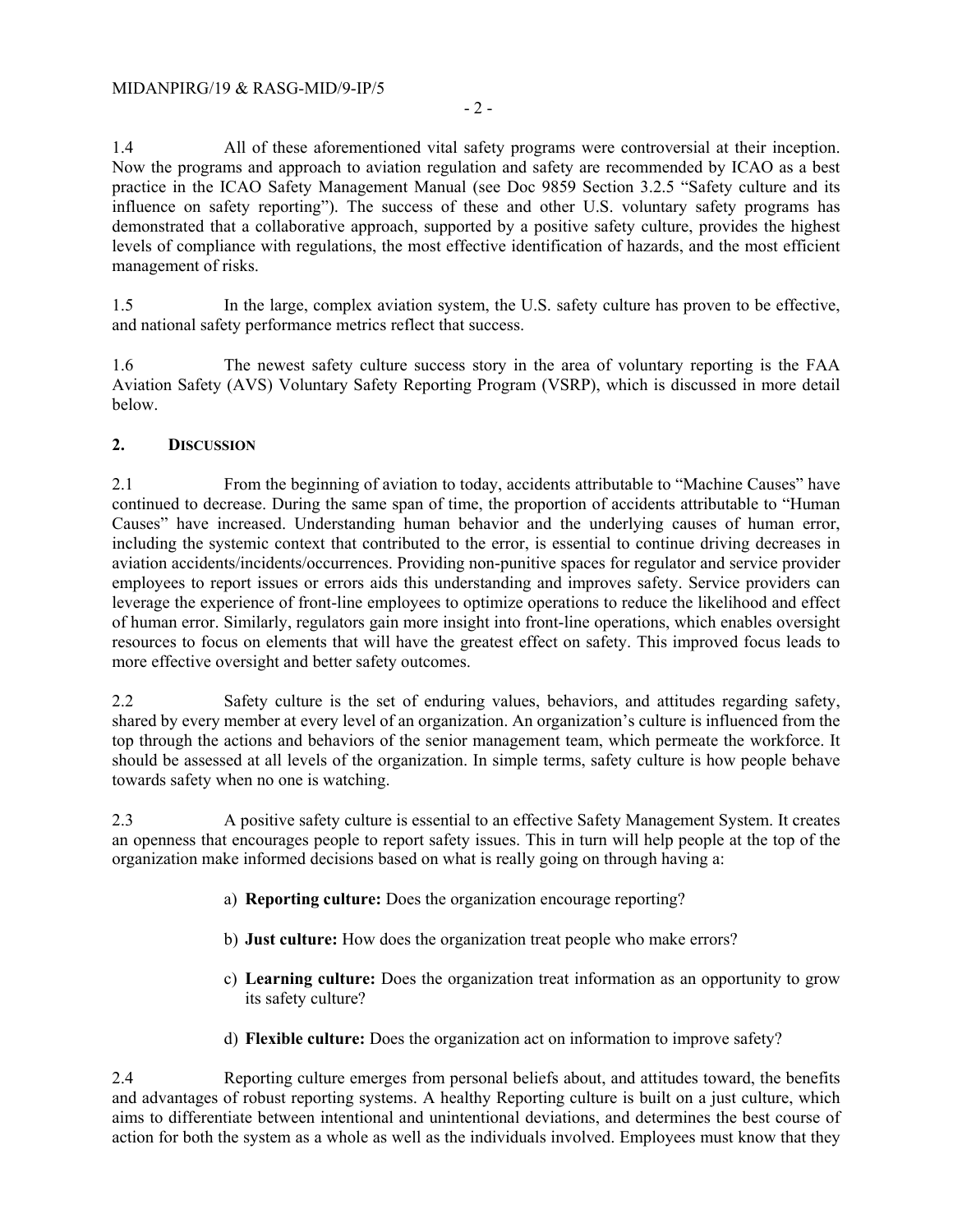will not be punished for faults in the larger system and that the information they submit will be acted upon. Otherwise, they will determine there is little or no perceived benefit to the employee in submitting a report.

2.5 Voluntary reporting mechanisms for regulators and service providers facilitate the collection of safety data that may not be captured by a mandatory incident reporting system. U.S. regulations describe when and how the FAA protects voluntarily reported information from disclosure consistent with the Protection of Safety Data, Safety Information and Related Sources in Chapter 7 of the ICAO Safety Management Manual (Doc 9859). This approach fosters the resolution of safety issues through corrective action rather than through punishment or discipline. Participants in a Just culture are able to report potential safety issues without fear of recrimination. This can help to educate appropriate parties in preventing a reoccurrence of the same type of safety event. Focusing on the context of the event and systemic factors that are present, rather than what an individual did wrong, will better support prevention of the same type of event across the system, not just for the individual who committed the error. In this way, the entire system can learn from the experience of the individual.

2.6 The FAA AVS VSRP, launched in April 2021, provides AVS employees with a system to voluntarily and confidentially self-report aviation safety concerns. The information specified in those reports is used to validate or verify an aviation safety concern, identify the root causes, and determine appropriate corrective actions. The AVS VSRP was created to foster a safety culture in which there is an open, trusting commitment to compliance, self-correction, and voluntary disclosure. The FAA operates with a safety-first mindset in a Learning culture and Flexible culture that enables greater autonomy across the workforce. This culture increases awareness of safety concerns, best practices, and mutual trust in the safe handling and appropriate use of raw data and information.

2.7 The FAA AVS VSRP also provides a systematic process for documented review of safety concerns raised by FAA employees and risk-based, data-driven development of corrective actions to mitigate identified safety concerns and systemic issues. Reports are reviewed, analyzed, and evaluated by a group of Event Review Team members. Team members operate independently, are afforded wide latitude in the evaluation of reported aviation safety concerns, and determine need for corrective actions. There is a direct correlation between the mission of the FAA AVS VSRP and establishing a Reporting culture for the AVS organization. A Reporting culture is fundamental to ensuring the success of Safety Management, consistent with ICAO Annex 19. VSRP helps AVS learn more about safety issues and provides critical details to ensure that the organization can resolve them.

2.8 Since the early days of voluntary safety programs in the FAA and in collaboration with the aviation industry, the U.S. experiences high rates of regulatory compliance and has demonstrated a commendable safety record, with a near-zero commercial fatal accident rate and zero commercial passenger fatalities in Fiscal Year 2021. The launch of the AVS VSRP is the latest example of how a positive safety culture can help to identify safety issues early, understand organizational systems and practices that could lead to an accident, and take non-punitive corrective action. The success of the AVS VSRP continues to show what a positive safety culture can do by identifying safety issues early, understanding organizational systems and practices that could lead to an accident, and taking non-punitive corrective action. By supporting a positive Reporting culture, both FAA and industry employees are encouraged to "say something when they see something."

2.9 In addition to the FAA AVS VSRP, the United States has multiple reporting programs that collect information and encourage a Reporting culture. More information on these voluntary reporting programs is provided in **Appendix A**.

2.10 The key to continuous improvements in aviation safety is to create a sustainable culture of safety through an open and transparent exchange of safety information and data between the State and the aviation community. Recommendation 1/2 resulting from the ICAO HLCC also reaffirmed the continued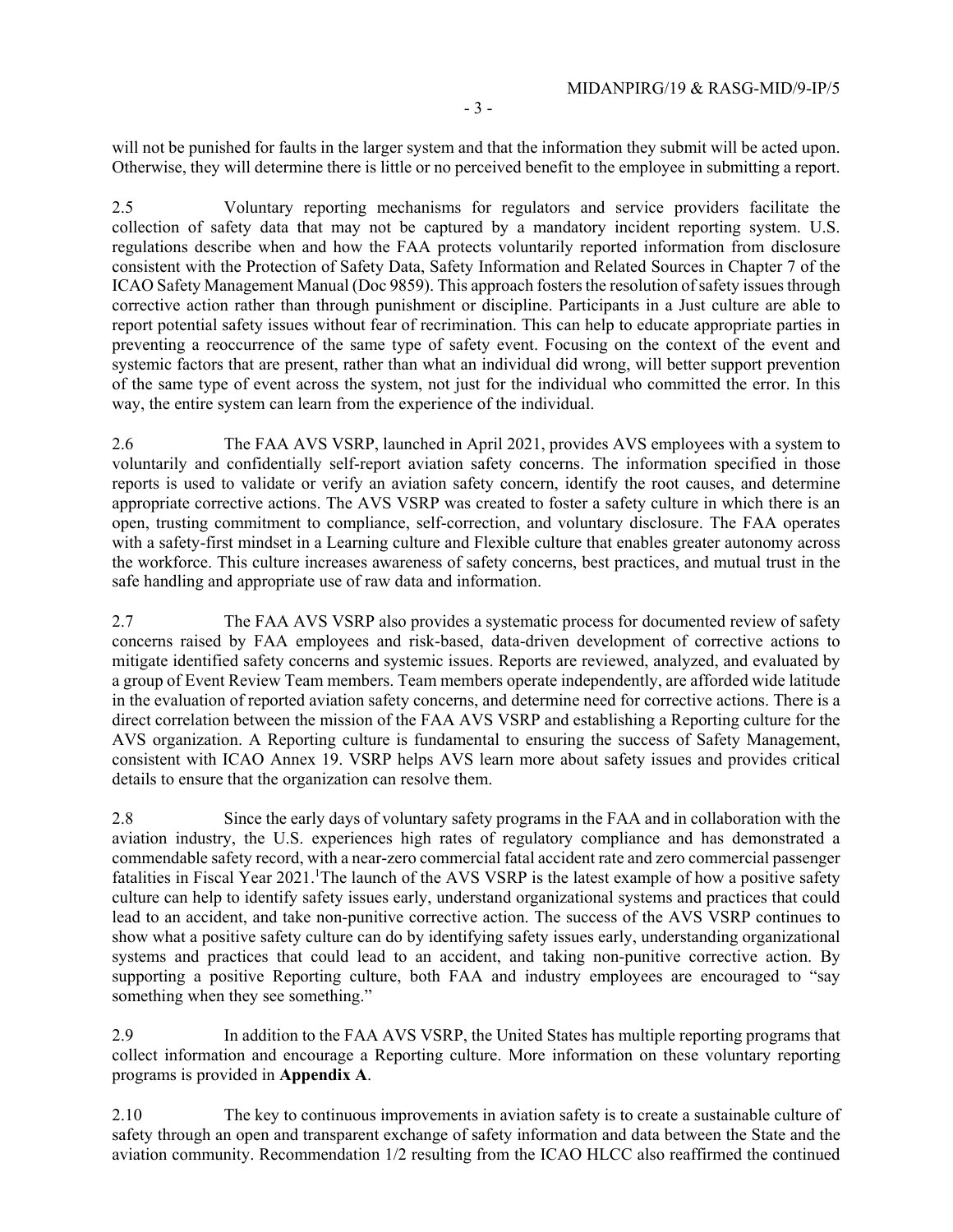#### MIDANPIRG/19 & RASG-MID/9-IP/5

- 4 -

importance of a robust Reporting culture. U.S. voluntary safety reporting is built upon a strong safety culture, including a Reporting culture. Safety culture is not just a set of programs and cannot simply be "established" or "implemented". A safety culture requires the open and transparent exchange of information, mutual-cooperation, and trust. A Just regulatory culture is essential to building effective, nonpunitive, safety reporting and data-sharing programs.

2.11 A Safety Management System promotes a defined structure and a Learning culture within an aviation organization that continually seeks and analyzes information, then turns that information into action that eliminates or mitigates safety risks before they become unwanted events. Safety Management Systems are reliant on effective information collection to manage risk. A positive safety culture that improves information collection is essential for the success of a Safety Management System.

## **3. ACTION BY THE MEETING**

3.1 The meeting is invited to note the information provided.

-----------------------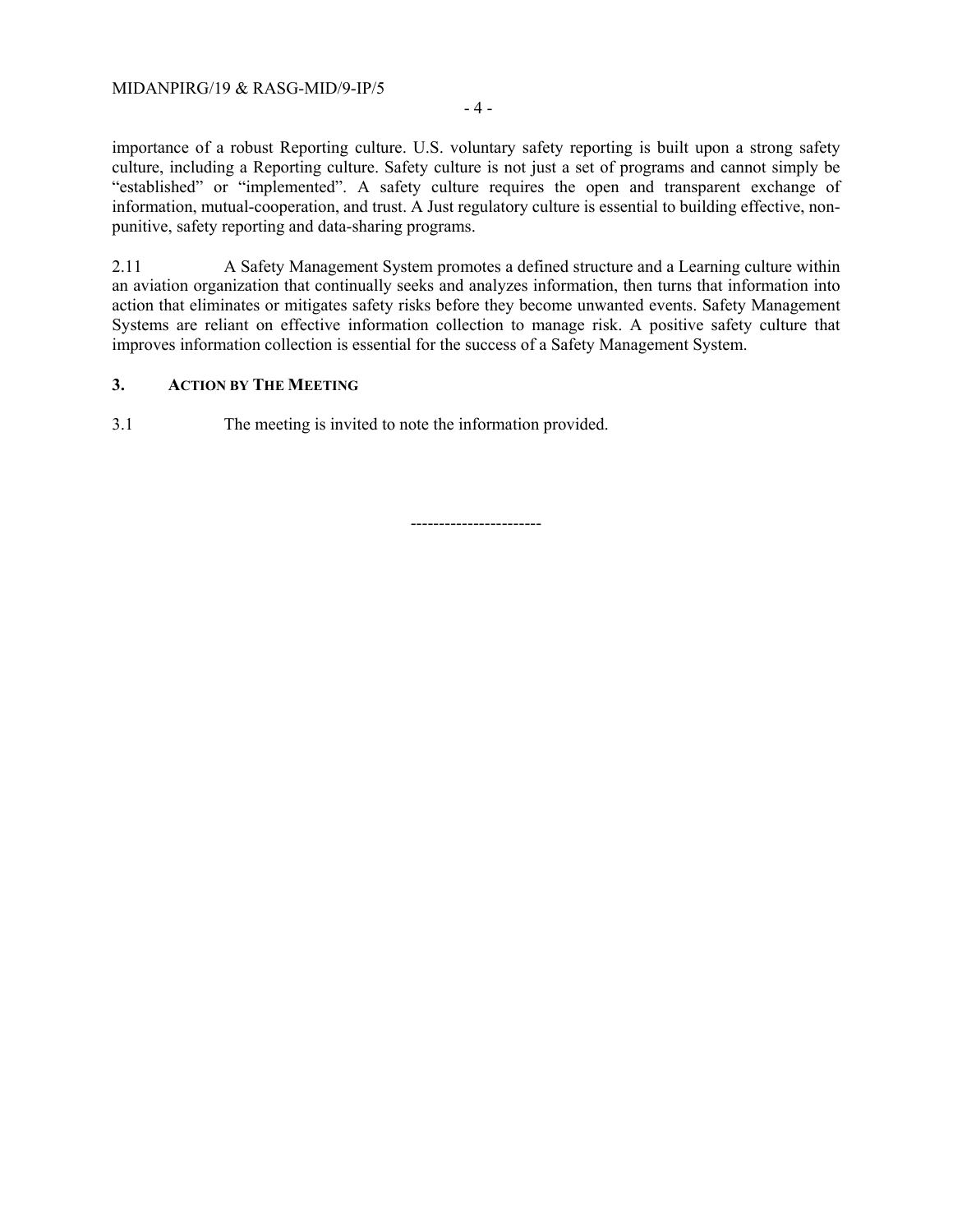# **APPENDIX A**

The FAA utilizes multiple voluntary safety reporting programs to collect safety information and support a reporting culture, including the following:

- **Aviation Safety Action Program (ASAP).** ASAP is intended to prevent accidents and incidents by encouraging employees of certificate holders to voluntarily report safety issues and events. ASAP provides for education of appropriate parties and the analysis and correction of safety concerns that are identified in the program. ASAPs are intended to create a nonthreatening environment that encourage the employee to voluntarily report safety issues even though they may involve violation of Title 49 of the United States Code (49 U.S.C.), Subtitle VII, or violation of Title 14 of the Code of Federal Regulations (14 CFR). ASAP is based on a safety partnership between the FAA and the certificate holder and may include any third party such as an employee labor organization. These programs are intended to generate safety information that may not otherwise be obtainable.
- **Air Traffic Safety Action Program (ATSAP).** ATSAP is a non-punitive program designed to encourage transparency in the realm of air traffic. The intent is to identify and report all events that may or did lead to a breakdown in safety or increase risk to air traffic operations. ATSAP Positives are resolutions taken as the result of safety issues reported by employees and facilitated by an Event Review Committee (ERC). The program continues to enable the identification and mitigation of hazards in the National Airspace System (NAS) as evidenced by the growing number of ATSAP Positives.
- **Flight Operational Quality Assurance (FOOA).** FOOA is a voluntary safety program designed to improve aviation safety through the proactive use of flight-recorded data. Operators will use these data to identify and correct deficiencies in all areas of flight operations. Properly used, FOQA data can reduce or eliminate safety risks, as well as minimize deviations from regulations. Through access to de-identified aggregate FOQA data, the FAA can identify and analyze national trends and target resources to reduce operational risks in the NAS, Air Traffic Control, flight operations, and airport operations. The value of FOQA programs is the early identification of adverse safety trends, which, if uncorrected, could lead to accidents. A key element in FOQA is the application of corrective action and follow-up to ensure that unsafe conditions are effectively remediated.
- **Airport Voluntary Reporting System (AVRS).** AVRS enables FAA Airports employees to report hazards, safety-related issues, concerns, and incidents through a process in which they can provide recommended solutions and ideas for safety mitigation or improvement. The AVRS process begins when an employee files a confidential report to raise a safety issue through an online reporting system. An AVRS oversight board, comprised of three FAA executives from headquarters or the region, will then review, investigate, and help resolve the reported items. To ensure positive control, all board members are required to sign a confidentiality agreement. Once the board reaches a resolution, the recommendations are sent to the appropriate manager and the solution is monitored for application or implementation. A final report is sent to the employee who raised the safety concern.
- **Aviation Safety Reporting System (ASRS).** ASRS was established in 1976 as a partnership between the National Aeronautics and Space Administration and the FAA. ASRS is confidential, non-punitive and is available to all participants in the NAS who wish to voluntarily report safety incidents and situations. ASRS offers two important protections to those who report: confidentiality and limited immunity from FAA enforcement actions under FAA Advisory Circular 00-46E. ASRS receives, de-identifies, and analyzes aviation safety incident reports from pilots, air traffic controllers, cabin crew, maintenance technicians, dispatchers, ground personnel and others involved in aviation operations. Safety reports received by the ASRS are used to identify system-